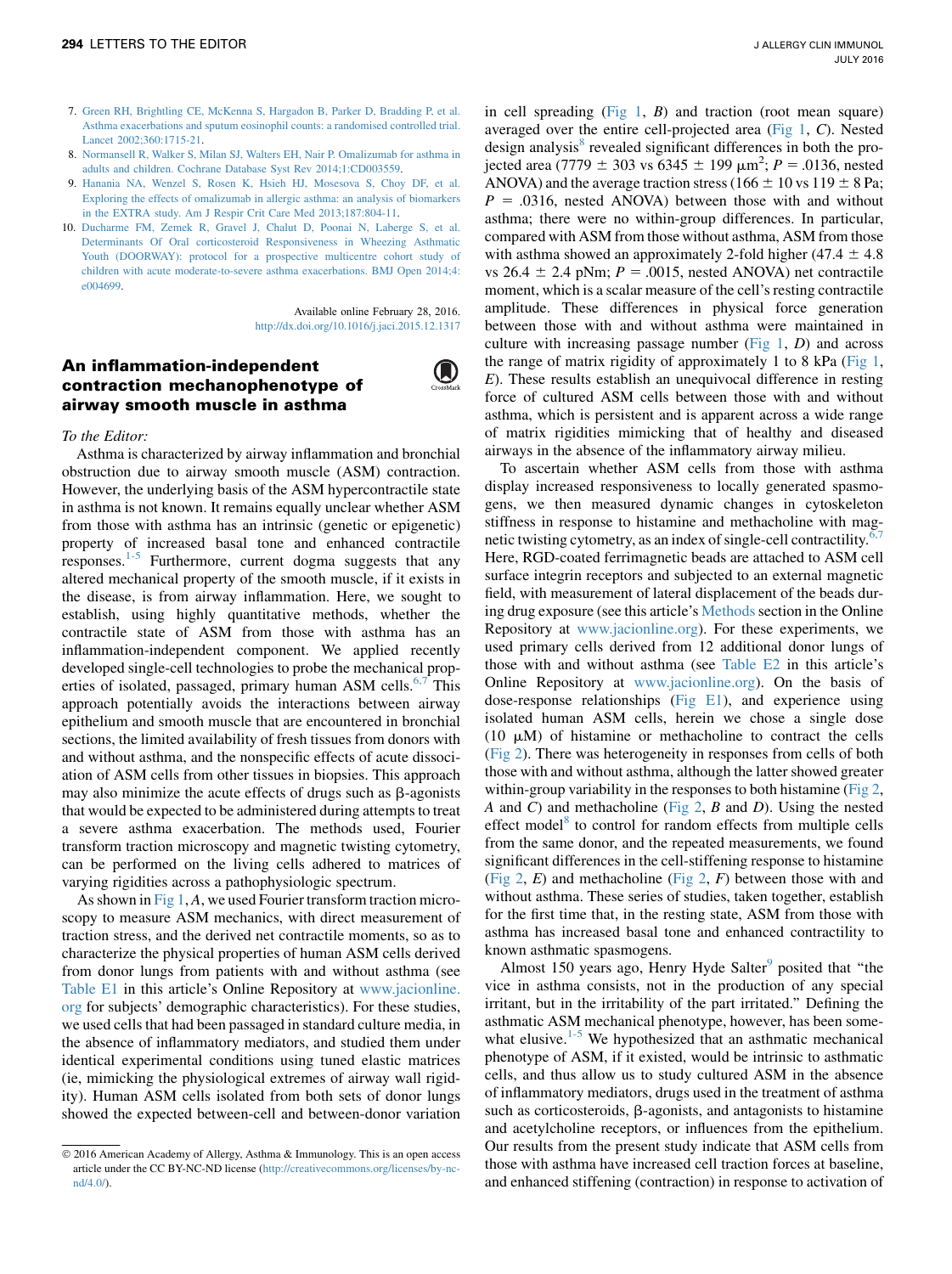<span id="page-1-0"></span>

FIG 1. Single-cell analyses on the identity and state of ASM mechanics as measured by Fourier transform traction microscopy. A, Representative traction maps of single human ASM cells obtained from donors lungs of those with and without asthma. The white lines show the cell boundary, and the colors show the magnitude of the traction in Pascal (Pa) indexed to the color bar at the right. Arrows represent the direction and relative magnitude of the tractions. Scale bars represent 50 microns. <sup>B</sup> and C, Cell-projected area and traction of isolated human ASM cells (nonasthma,  $n = 134$ ; asthma,  $n = 154$  individual cell measurements). For these studies, cells were derived from donor lungs of 6 donors without asthma and 6 donors with asthma ([Table](#page-6-0)  $E(1)$ , and plated onto an inert elastic gel (8 kPa) coated with type I collagen. Bars are the geometric means of the respective lung donors. D, Net contractile moments of human ASM cells in terms of early (passages 1-4: nonasthmatics, n = 69; asthmatics, n = 81) versus late (passages 6-11: nonasthmatics, n = 65; asthmatics,  $n = 73$ ). E, Net contractile moments of human ASM cells measured on the relatively soft (1 kPa: nonasthmatics, n = 43; asthmatics, n = 46) versus the relatively hard (8 kPa: nonasthmatics, n = 34; asthmatics,  $n = 28$ ) elastic gels. ns, Not significant. Data are presented as geometric mean  $\pm$  SE.

physiologically relevant G protein–coupled receptors, the  $M_3$ -muscarinic receptor, and the  $H_1$ -histamine receptors, than do ASM cells from those without asthma. We thus conclude that ASM from those with asthma has intrinsic mechanical properties that are hard-wired to the development of airway hyperresponsiveness. These phenotypes are presumably from genetic or epigenetic mechanisms. To date, we have not been successful in ascertaining the distinct polymorphisms or methylation-specific variants that are common across our group of ASM cells derived from subjects with asthma that might account for this mechanical phenotype (data not shown). As might be expected, the number of variants found dictates that a much larger number of ASM samples are needed to infer statistical significance after correcting for multiple comparisons. Last, we have

not addressed any additional contribution to ASM phenotypes that arise from airway inflammation, and indeed we contend that asthma susceptibility and exacerbations are dependent on both inflammation-dependent and independent mechanisms.

Tissues for some of our studies were derived from the Gift of Hope Organ & Tissue Donor Network donor families; we thank them for their selfless gift.

Steven S. An,  $PhD^{a,b}$ Wayne Mitzner, PhD<sup>a</sup> Wan-Yee Tang, PhD<sup>a</sup> Kwangmi Ahn, PhD<sup>c</sup> A-Rum Yoon, PhD<sup>a</sup> Jessie Huang, BS<sup>a</sup> Onur Kilic,  $PhD^a$ Hwan Mee Yong, MS<sup>a</sup>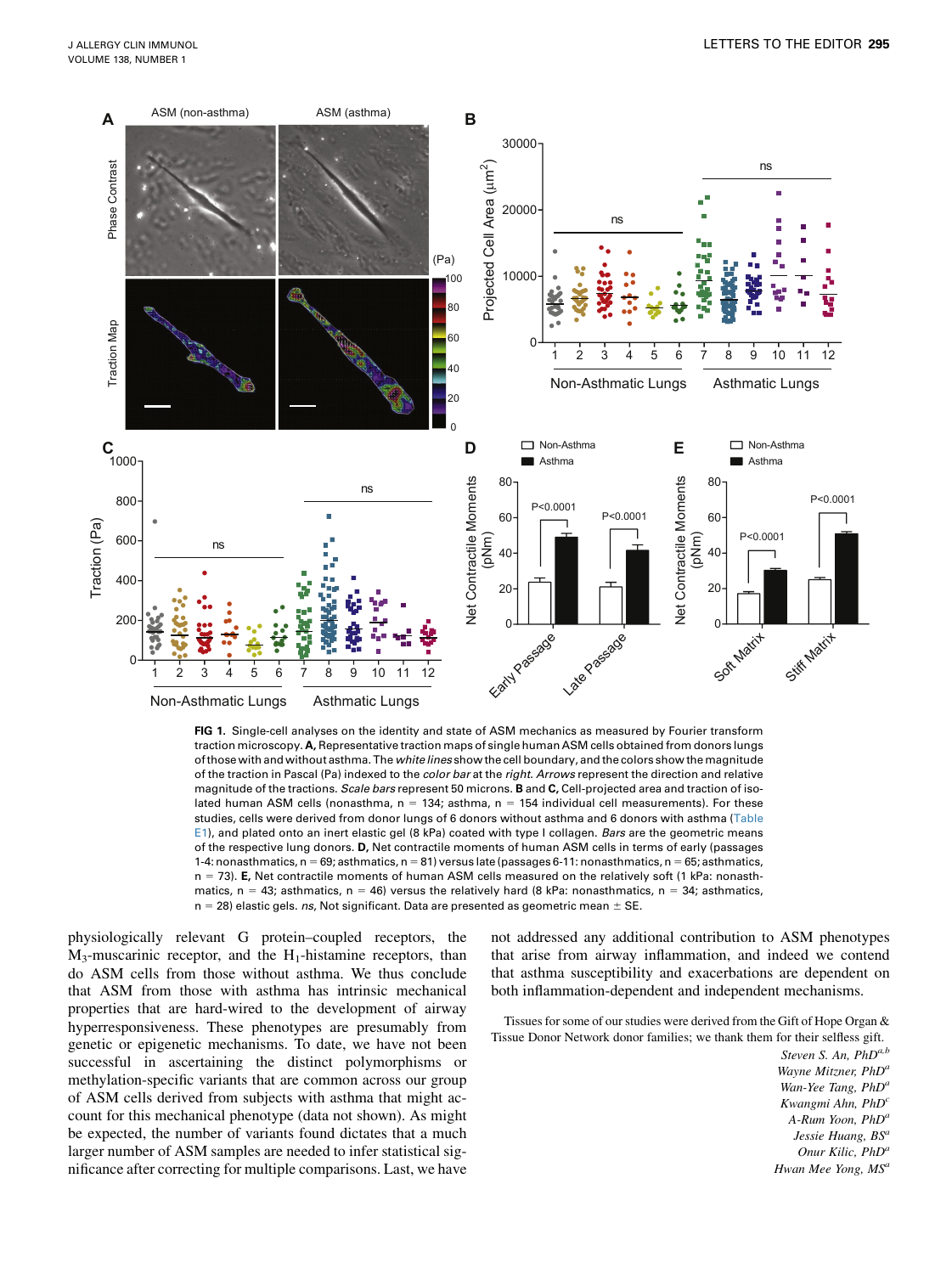<span id="page-2-0"></span>

FIG 2. Asthmatic ASM exhibits increased reactivity compared with nonasthmatic ASM as measured by magnetic twisting cytometry. Dynamic changes in cell stiffness in response to 10  $\mu$ M histamine (left) and 10  $\mu$ M methacholine (right) of ASM derived from individual nonasthma (A and B) and asthma (C and D) lung donors. Cells were derived from 12 additional donor lungs [\(Table E2](#page-7-0)). For each individual human ASM cell, baseline stiffness was measured for the first 60 seconds, and after drug addition stiffness was measured continuously for the next 240 seconds. For each cell, stiffness was normalized to its baseline stiffness before the agonist stimulation. Data are presented as mean  $\pm$  SE (n = 68-562 individual cell measurements per donor lung). E and F, Nested model shows increased cell stiffening response to spasmogens in asthmatic ASM compared with nonasthmatic ASM. Data are presented as mean  $\pm$  SE from donor lungs from 6 donors with asthma and 6 donors without asthma.  $*P < .05$ .

Jed W. Fahey, PhD<sup>d</sup> Sarvesh Kumar, PhD<sup>o</sup> Shyam Biswal, PhD<sup>a</sup> Stephen T. Holgate, MDe Reynold A. Panettieri, Jr, MD<sup>f</sup> Julian Solway, MD<sup>8</sup> Stephen B. Liggett,  $MD<sup>h</sup>$ 

- From <sup>a</sup>the Department of Environmental Health Sciences, The Johns Hopkins University, Bloomberg School of Public Health, Baltimore, Md; <sup>b</sup>the Department of Chemical and Biomolecular Engineering, The Johns Hopkins University, Baltimore, Md; <sup>c</sup>National Institutes of Health, Bethesda, Md; <sup>d</sup>the Department of Pharmacology and Molecular Sciences, Cullman Chemoprotection Center, The Johns Hopkins University, School of Medicine, Baltimore, Md; <sup>e</sup>the School of Medicine, University of Southampton, Southampton, United Kingdom; <sup>f</sup>the Division of Pulmonary, Allergy and Critical Care, Airways Biology Initiative, University of Pennsylvania Medical Center, Philadelphia, Pa; <sup>g</sup>the Department of Medicine, University of Chicago, Chicago, Ill; and <sup>h</sup>the Department of Internal Medicine and Molecular Pharmacology and Physiology, and the Center for Personalized Medicine and Genomics, University of South Florida Morsani College of Medicine, Tampa, Fla. E-mail: [san3@jhu.edu](mailto:san3@jhu.edu&/elink;. Or: &elink;sliggett@health.usf.edu). Or: [sliggett@health.usf.edu.](mailto:sliggett@health.usf.edu)
- This work was supported by the US National Heart, Lung, and Blood Institute (grant nos. HL107361 to S.S.A.; HL114471 to S.S.A., S.B.L., and R.A.P.; and HL097805

to J.S.; and HL45967 to S.B.L.). S.S.A. was also supported by the American Asthma Foundation (Sandler: 108183) grant.

Disclosure of potential conflict of interest: S. S. An, R. A. Panettieri, and S. B. Liggett receive research funding from the National Institutes of Health. J. Solway reports grants from the National Heart, Lung, and Blood Institute during the conduct of the study; personal fees from PulmOne Advanced Medical Devices, Ltd, Israel; personal fees from Hollister, Inc, Wheeling, Ill; personal fees from Cytokinetics, Inc, South San Francisco, Calif; grants from the National Institutes of Health; and grants from AstraZeneca, Inc, outside the submitted work. In addition, J. Solway has patents issued (US Patents #6,090,618, #6,114,311, #6,284,743, #6,291,211, #6,297,221, #6,331,527, and #7,169,764) and a patent PCT/US2014/032186 pending. The rest of the authors declare that they have no relevant conflicts of interest.

#### REFERENCES

- 1. [de Jongste JC, Mons H, Bonta IL, Kerrebijin KF. In vitro responses of airways](http://refhub.elsevier.com/S0091-6749(16)00119-6/sref1) [from an asthmatic patient. Eur J Respir Dis 1987;71:23-9.](http://refhub.elsevier.com/S0091-6749(16)00119-6/sref1)
- 2. [Bai TR. Abnormalities in airway smooth muscle in fatal asthma. Am Rev Respir](http://refhub.elsevier.com/S0091-6749(16)00119-6/sref2) [Dis 1990;141:552-7](http://refhub.elsevier.com/S0091-6749(16)00119-6/sref2).
- 3. [Bjorck T, Gustafsson LE, Dahlen SE. Isolated bronchi from asthmatics are](http://refhub.elsevier.com/S0091-6749(16)00119-6/sref3) [hyperresponsive to adenosine, which apparently acts indirectly by liberating of](http://refhub.elsevier.com/S0091-6749(16)00119-6/sref3) [leukotrienes and histamine. Am Rev Respir Dis 1992;145:1087-91](http://refhub.elsevier.com/S0091-6749(16)00119-6/sref3).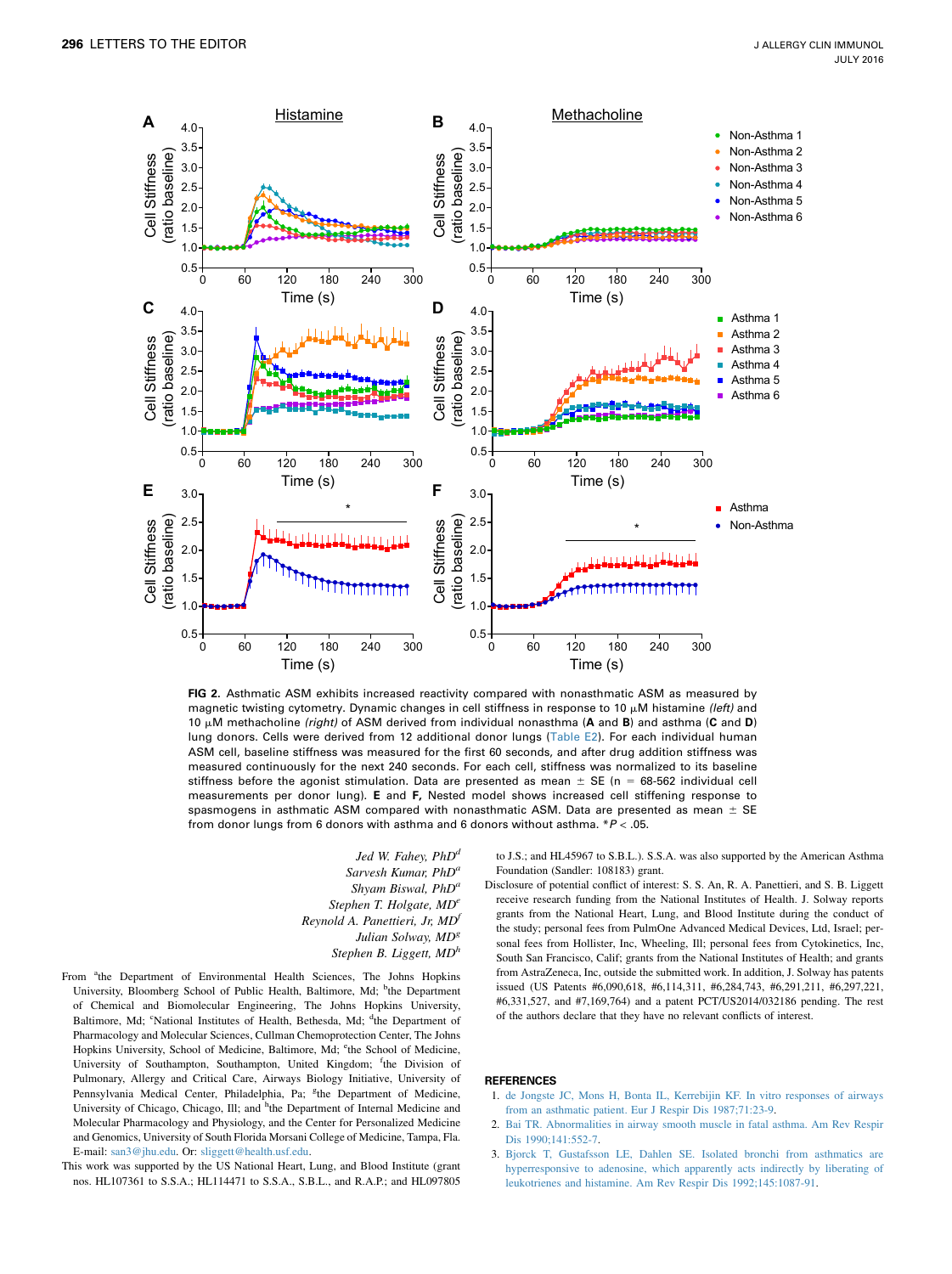- <span id="page-3-0"></span>4. [Chin LY, Boss](http://refhub.elsevier.com/S0091-6749(16)00119-6/sref4)e [Y, Pascoe C, Hackett TL, Seow CY, Par](http://refhub.elsevier.com/S0091-6749(16)00119-6/sref4)e [PD.](http://refhub.elsevier.com/S0091-6749(16)00119-6/sref4) [Mechanical properties of asthmatic airway smooth muscle. Eur Respir J 2012;](http://refhub.elsevier.com/S0091-6749(16)00119-6/sref4) [40:45-54.](http://refhub.elsevier.com/S0091-6749(16)00119-6/sref4)
- 5. [Ijpma G, Kachmar L, Matusovsky OS, Bates JH, Benedetti A, Martin JG, et al.](http://refhub.elsevier.com/S0091-6749(16)00116-0/sref5) [Human trachealis and main bronchi smooth muscle are normoresponsive in](http://refhub.elsevier.com/S0091-6749(16)00116-0/sref5) [asthma. Am J Respir Crit Care Med 2015;191:884-93.](http://refhub.elsevier.com/S0091-6749(16)00116-0/sref5)
- 6. [An SS, Fabry B, Trepat X, Wang N, Fredberg JJ. Do biophysical properties of the](http://refhub.elsevier.com/S0091-6749(16)00116-0/sref6) [airway smooth muscle in culture predict airway hyperresponsiveness? Am J Respir](http://refhub.elsevier.com/S0091-6749(16)00116-0/sref6) [Cell Mol Biol 2006;35:55-64](http://refhub.elsevier.com/S0091-6749(16)00116-0/sref6).
- 7. [Deshpande DA, Wang WC, Mcllmoyle EL, Robinett KS, Schillinger RM, An](http://refhub.elsevier.com/S0091-6749(16)00116-0/sref7) [SS, et al. Bitter taste receptors on airway smooth muscle bronchodilate by](http://refhub.elsevier.com/S0091-6749(16)00116-0/sref7) [localized calcium signaling and reverse obstruction. Nat Med 2010;16:](http://refhub.elsevier.com/S0091-6749(16)00116-0/sref7) [1299-304](http://refhub.elsevier.com/S0091-6749(16)00116-0/sref7).
- 8. [Krzywinski M, Altman N, Blainey P. Points of significance: nested designs. Nat](http://refhub.elsevier.com/S0091-6749(16)00116-0/sref8) [Methods 2014;11:977-8](http://refhub.elsevier.com/S0091-6749(16)00116-0/sref8).
- 9. [Salter HH. Asthma: its pathology and treatment, 2nd ed. London: Churchill;](http://refhub.elsevier.com/S0091-6749(16)00116-0/sref9) [1868](http://refhub.elsevier.com/S0091-6749(16)00116-0/sref9).

Available online February 28, 2016. <http://dx.doi.org/10.1016/j.jaci.2015.12.1315>

(II)

# Chronic mucocutaneous candidiasis associated with an SH2 domain gain-of-function mutation that enhances STAT1 phosphorylation

### To the Editor:

Signal transducer and activator of transcription 1 (STAT1) transmits signals from interferon receptors and  $IL-27R$ .<sup>1</sup> Receptor occupancy results in STAT1 phosphorylation at residue Y701 by receptor-associated Janus kinases (JAKs). STAT1 is recruited to the phosphorylated receptor and gets phosphorylated by receptor-associated JAKs. Phosphorylated STAT1 (pSTAT1) dissociates from the interferon receptor-JAK complex, dimerizes, and translocates to the nucleus where it drives gene transcription.<sup>2</sup> Loss-of-function mutations in STAT1 are associated with intracellular bacterial and viral infections, whereas gain-of-function (GOF) mutations result mainly in chronic mucocutaneous candidiasis with autoimmunity, viral infections, and delayed shedding of deciduous teeth.<sup>3-6</sup> GOF mutations have been identified in the coiled-coil domain and DNA-binding domain of STAT1. They result in decreased STAT1 dephosphorylation, leading to increased pSTAT1 levels and STAT1-driven gene expression.<sup>3-5,7</sup> The enhanced response to IFN- $\alpha$ , IFN- $\gamma$ , and IL-27, which antagonize the development of  $T_H$ 17 cells, and the shift from STAT3 to STAT1 signaling by the  $T_H$ 17-promoting cytokines IL-6 and IL-21, result in defective  $T_H$ 17 cell differentiation, which underlies the increased susceptibility to chronic mucocutaneous candidiasis.8 GOF mutations in STAT1 result in the dysregulation of numerous STAT3-controlled genes,<sup>9</sup> which may explain the overlap in the clinical phenotypes due to GOF mutations in STAT1, and loss-of-function mutations in STAT3.

The patient is a 25-year-old woman born to unrelated parents. Beginning at age 5 years, she suffered from recurrent oral and axillary candidiasis, which subsequently involved the vaginal and scalp areas, and from recurrent otitis due to Pseudomonas and Staphylococcus. At age 7 and 12 years, she had herpes zoster treated with oral acyclovir. At age 12 years, she started having recurrent pneumonias, including Hemophilus influenza pneumonia, and bronchitis, and later developed bronchiectasis. At age 16 years, she had amenorrhea, osteopenia, and hypothyroidism, prompting thyroid hormone replacement therapy. She had persistence of deciduous teeth, which required extraction at age 17 years. At age 22 years, she had empyema with sputum culture positive for Pseudomonas, and required decortication. At age 24 years, she had resection of the lower lobe of the left lung, which was complicated by empyema.

Immunophenotyping was performed at age 9, 18, and 22 years (see Table E1 in this article's Online Repository at [www.](http://www.jacionline.org) [jacionline.org](http://www.jacionline.org)).  $CD3^+$  T-cell numbers were below or in the lower range of normal, with low numbers of  $CD4<sup>+</sup>$  T cells and normal numbers of  $CD8<sup>+</sup>$  T cells. The percentages of naive and memory  $CD4^+$  and  $CD8^+$  T cells were normal at age 22 years. B-cell numbers progressively decreased from normal to very low, and at age 18 years, her B cells were mostly naive. Natural killer cells decreased from normal to low, but their function was normal (data not shown). Serum IgG, IgA, and IgM off immunoglobulin replacement therapy fluctuated between low and normal. IgE level was not elevated (data not shown). The antibody response to tetanus toxoid was normal (0.52 IU/mL postvaccination; normal, 0.15-7 IU/mL). Protective antibody titers were detected against 7 of 14 serotypes after Pneumovax vaccination. T-cell proliferation at age 22 years was normal to mitogen stimulation, but absent to antigen stimulation.

Whole-exome sequencing revealed a *de novo* heterozygous mutation in exon 22 of *STAT1* (c.1885C>T) in the patient, which was confirmed by Sanger sequencing, and was absent in the parents (Fig 1, A, and data not shown). The mutation led to the conversion of a highly conserved histidine at position 629 to tyrosine (p.H629Y) in the SH2 domain of STAT1 (Fig 1, B). The mutation was predicted to be benign (score of 0.238) by PolyPhen-2 and tolerated (score of 1.00) by SIFT. Because the features of the patient's phenotype were shared with patients with reported STAT1 GOF mutations (see Table E2 in this article's Online Repository at [www.jacionline.org](http://www.jacionline.org) for a comprehensive comparison with other patients with GOF mutations in STAT1), we examined whether her mutation acts as a GOF mutation. Stimulation of EBV-transformed B cells with IFN-y resulted in increased STAT1 tyrosine phosphorylation in the patient compared with control, as determined by flow cytometry (Fig 1, C, left panel) and immunoblotting (Fig 1, D) using an anti-pY701 STAT1 antibody. Furthermore, there was increased pSTAT1 nuclear translocation in the patient compared with control (Fig  $1, D$ ). STAT1 levels were comparable in patient and control (Fig 1, D). Stimulation of EBV-B cells with IFN- $\alpha$ also resulted in increased STAT1 tyrosine phosphorylation in the patient compared with control  $(Fig 1, C, right panel)$ . In contrast to normal PBMCs, the patient's PBMCs secreted no detectable IL-17A, but secreted normal amounts of IL-2, in response to anti-CD3<sup>+</sup> anti-CD28 mAb stimulation (Fig 1, E). EBV-B cells from the patient secreted significantly higher amounts of IFN- $\gamma$ -induced protein-10 than did control cells after IFN- $\gamma$  stimulation (Fig 1, F). These data demonstrate that the H629Y STAT1 mutation is a GOF mutation.<sup>5</sup>

To understand the mechanism of increased STAT1 phosphorylation, we performed a 10-minute time kinetic study of IFN- $\gamma$ stimulated EBV-B cells. pSTAT1 accumulation, assessed by flow cytometry, plateaued 4 minutes poststimulation in patient and control, but the level of mutant pSTAT1 was approximately 3-fold higher in the patient at all time points (Fig  $2$ , A). To determine whether increased phosphorylation contributed to the higher level of pSTAT1 in the patient, the phosphatase inhibitor orthovanadate was added 5 minutes before IFN- $\gamma$  stimulation. Significantly more pSTAT1 accumulated in the patient compared with control, indicating increased STAT1 phosphorylation (Fig 2, B). To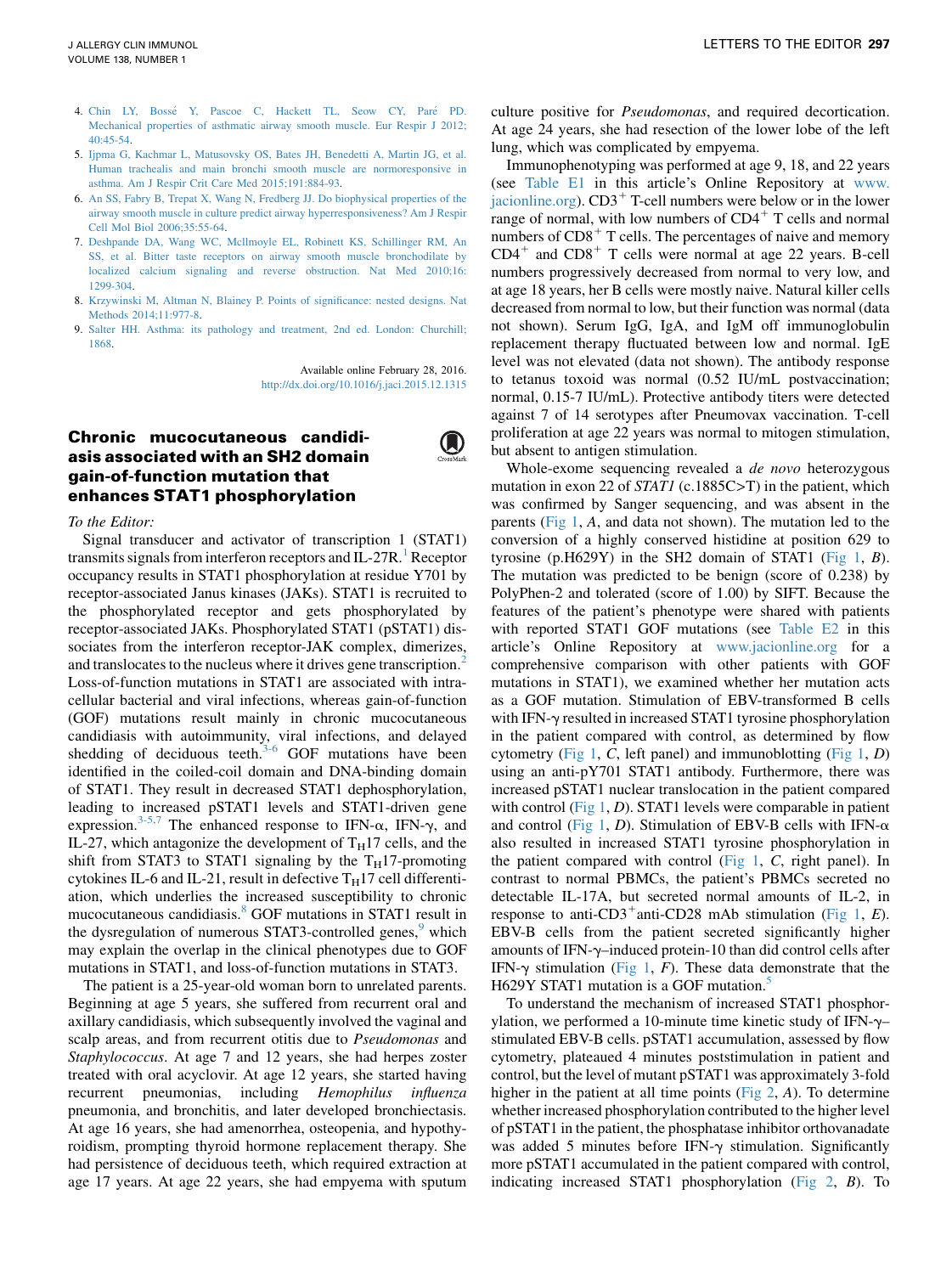# METHODS Materials

Unless otherwise noted, all reagents were obtained from Sigma-Aldrich with the exception of Dulbecco modified Eagle medium-Ham's F-12 (1:1), which was purchased from GIBCO (Grand Island, NY). The synthetic arginine-glycine-aspartic acid (RGD)-containing peptide was purchased from American Peptide Company (Sunnyvale, Calif).

### ASM cell culture and characterization

Human ASM cells were prepared from donor lungs unsuitable for transplantation in accordance with the respective institutional review boards at the University of Chicago and the University of Pennsylvania. Because the availability of large numbers of early passage primary ASM cells from donor lungs is a challenge, and because the propagation of cells from distal airways often necessitate greater numbers of passages in culture, here we harvested cells from the proximal airways (first- through third-order bronchi) as described.E1 Cells were maintained in serum-free media for 24 hours at  $37^{\circ}$ C in humidified air containing 5% CO<sub>2</sub> before study. These conditions have been optimized for seeding cultured cells on collagen matrix and for assessing their mechanical properties.<sup>E1-E</sup>

### Fourier transform traction microscopy

Briefly, cells were plated sparsely on collagen-coated elastic gel blocks precisely tuned to mimic a (patho)physiological range of airway wall rigidity (Young's modulus from 1 to 8 kPa),  $E^5$  and allowed to adhere and stabilize for 24 hours. The contractile stress arising at the interface between each adherent cell and its substrate was measured with traction microscopy, $E^4$  and the computed traction field was used to obtain net contractile moment, which is a scalar measure of the cell's contractile amplitude. Net contractile moment is expressed in units of pico-Newton meters.

#### Magnetic twisting cytometry

Dynamic increases in cell stiffness to bronchoconstrictive agonists were measured as an indicator of the single-cell contraction of isolated human ASM cells as we have previously described.<sup>E1-E3</sup> In brief, RGD-coated

ferrimagnetic microbeads  $(4.5 \mu m)$  in diameter) bound to the cytoskeleton through cell surface integrin receptors were magnetized horizontally and then twisted in a vertically aligned homogeneous magnetic field that was varying sinusoidally in time. This sinusoidal twisting magnetic field caused both a rotation and a pivoting displacement of the bead: as the bead moves, the cell develops internal stresses, which, in turn, resist bead motions.<sup>E3</sup> Lateral bead displacements in response to the resulting oscillatory torque were detected with a spatial resolution of approximately 5 nm, and the ratio of specific torque to bead displacements was computed and expressed here as the cell stiffness in units of Pascal per nanometer.

### Statistical analysis

For cell traction force measurements, we used nested design analysis to control for random effects from repeated measurements of multiple cells in the same subject, and to increase the power.<sup>E6</sup> To satisfy the normal distribution assumptions associated with ANOVA, cell traction data were converted to log scale before analyses. Unless otherwise stated, we used Student  $t$  test and ANOVA with adjustment for multiple comparisons by applying Bonferroni's methods. All analyses were performed using SAS V.9.2 (SAS Institute Inc, Cary, NC), and 2-sided P values of less than .05 were considered significant.

#### **REFERENCES**

- E1. [Deshpande DA, Wang WC, Mcllmoyle EL, Robinett KS, Schillinger RM, An SS,](http://refhub.elsevier.com/S0091-6749(16)00116-0/sref10) [et al. Bitter taste receptors on airway smooth muscle bronchodilate by localized](http://refhub.elsevier.com/S0091-6749(16)00116-0/sref10) [calcium signaling and reverse obstruction. Nat Med 2010;16:1299-304](http://refhub.elsevier.com/S0091-6749(16)00116-0/sref10).
- E2. [An SS, Fabry B, Trepat X, Wang N, Fredberg JJ. Do biophysical properties of the](http://refhub.elsevier.com/S0091-6749(16)00199-8/sref11) [airway smooth muscle in culture predict airway hyperresponsiveness? Am J](http://refhub.elsevier.com/S0091-6749(16)00199-8/sref11) [Respir Cell Mol Biol 2006;35:55-64](http://refhub.elsevier.com/S0091-6749(16)00199-8/sref11).
- E3. [Fabry B, Maksym GN, Butler JP, Glogauer M, Navajas D, Fredberg JJ. Scaling](http://refhub.elsevier.com/S0091-6749(16)00199-8/sref12) [the microrheology of living cells. Phys Rev Lett 2001;87:148102.](http://refhub.elsevier.com/S0091-6749(16)00199-8/sref12)
- E4. [Butler JP, Tolic-Norrelykke IM, Fabry B, Fredberg JJ. Traction fields, moments,](http://refhub.elsevier.com/S0091-6749(16)00199-8/sref13) [and strain energy that cells exert on their surroundings. Am J Physiol 2002;282:](http://refhub.elsevier.com/S0091-6749(16)00199-8/sref13) [C595-605.](http://refhub.elsevier.com/S0091-6749(16)00199-8/sref13)
- E5. [An SS, Kim J, Ahn K, Trepat X, Drake KJ, Kumar S, et al. Cell stiffness,](http://refhub.elsevier.com/S0091-6749(16)00199-8/sref14) [contractile stress and the role of extracellular matrix. Biochem Biophys Res](http://refhub.elsevier.com/S0091-6749(16)00199-8/sref14) [Commun 2009;382:697-703](http://refhub.elsevier.com/S0091-6749(16)00199-8/sref14).
- E6. [Krzywinski M, Altman N, Blainey P. Points of significance: nested designs. Nat](http://refhub.elsevier.com/S0091-6749(16)00199-8/sref15) [Methods 2014;11:977-8.](http://refhub.elsevier.com/S0091-6749(16)00199-8/sref15)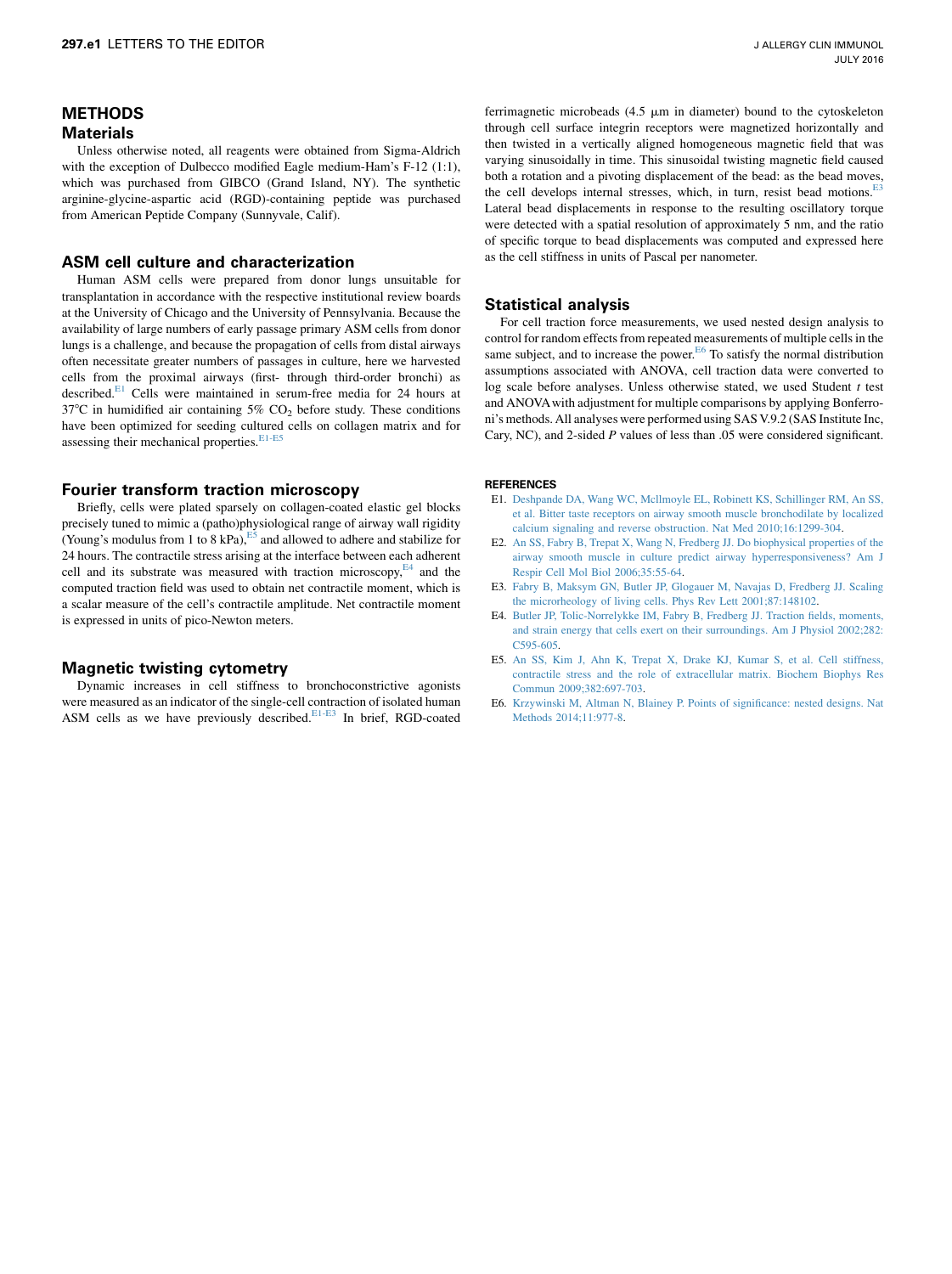<span id="page-5-0"></span>

FIG E1. Cell-stiffening responses to histamine (A and B) and methacholine (C and D) of ASM derived from lungs of donors without asthma (left) and with asthma (right) measured by magnetic twisting cytometry. For each individual ASM cell, baseline stiffness was measured for the first 60 seconds, and after drug addition stiffness was measured continuously for the next 240 seconds. For each cell, stiffness was normalized to its baseline stiffness before the agonist stimulation. Data are presented as mean  $\pm$  SE  $(n = 68-283$  individual cell measurements for each dose of the agonists).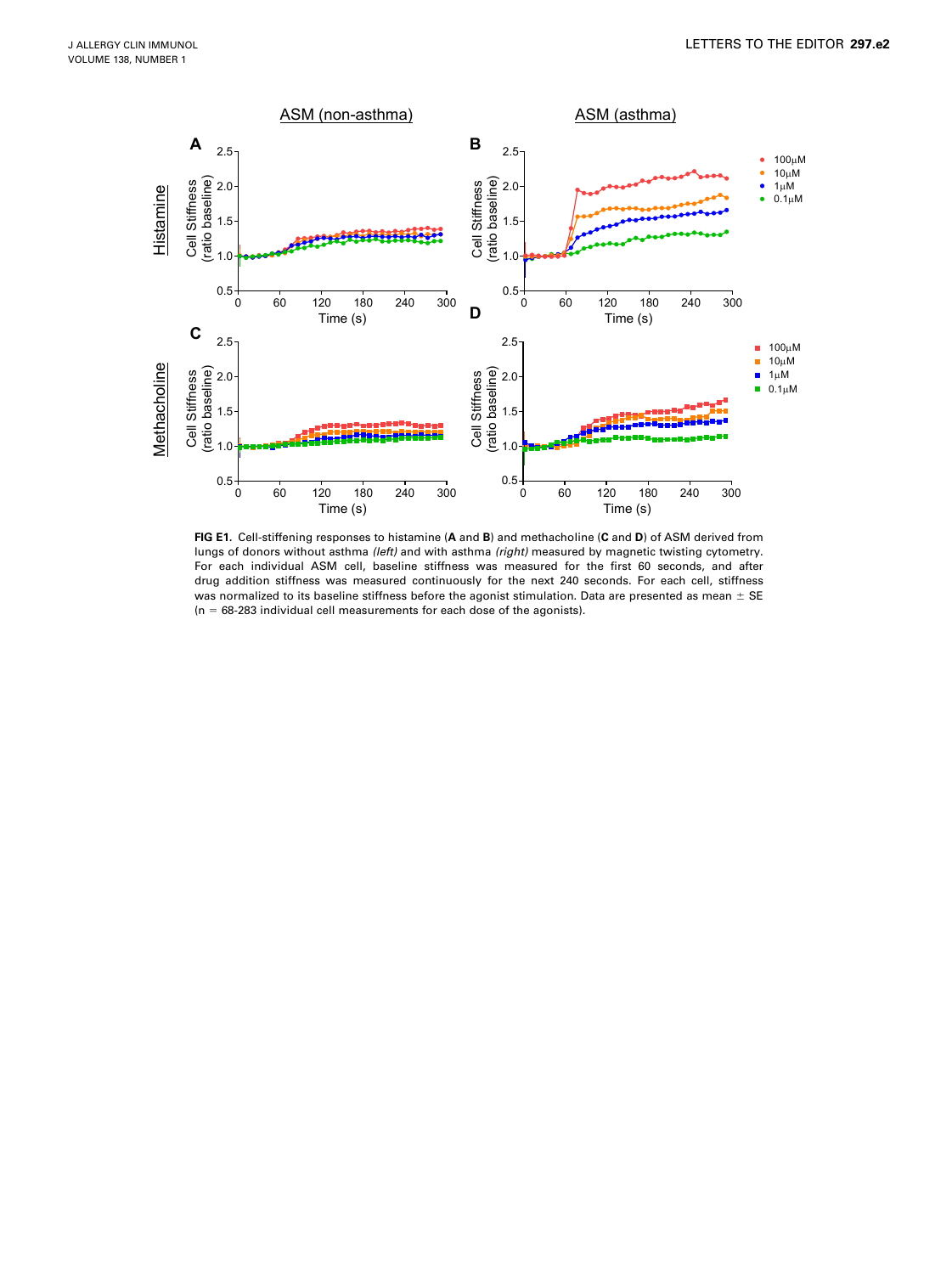<span id="page-6-0"></span>TABLE E1. Characteristics of donor lungs used for cell traction force measurements

| Donor          | Age (y) | Sex    | Race and ethnicity  | <b>Cause of death</b>   |
|----------------|---------|--------|---------------------|-------------------------|
| Nonasthma      |         |        |                     |                         |
| 1              | 25      | Male   | Unknown             | Multiple trauma, anoxia |
| $\overline{2}$ | 69      | Male   | Unknown             | Intracranial bleed      |
| $\mathcal{R}$  | 53      | Female | White, not Hispanic | Intracranial bleed      |
| $\overline{4}$ | 40      | Male   | White, not Hispanic | Drug overdose           |
| 5              | 61      | Male   | Black, not Hispanic | Intracranial bleed      |
| 6              | 49      | Male   | White, not Hispanic | Intracranial bleed      |
| Asthma         |         |        |                     |                         |
| 7              | 42      | Male   | Unknown             | Unknown                 |
| 8              | 44      | Female | Unknown             | Asthma attack           |
| 9              | 45      | Male   | White, not Hispanic | Intracranial bleed      |
| 10             | 48      | Female | Black, not Hispanic | Intracranial bleed      |
| 11             | 51      | Female | Black, unknown      | Intracranial bleed      |
| 12             | 11      | Male   | White, not Hispanic | Anoxia                  |

Human ASM cells used for cell traction force measurements were obtained from the University of Chicago, through the Gift of Hope Organ and Tissue Donor Network.